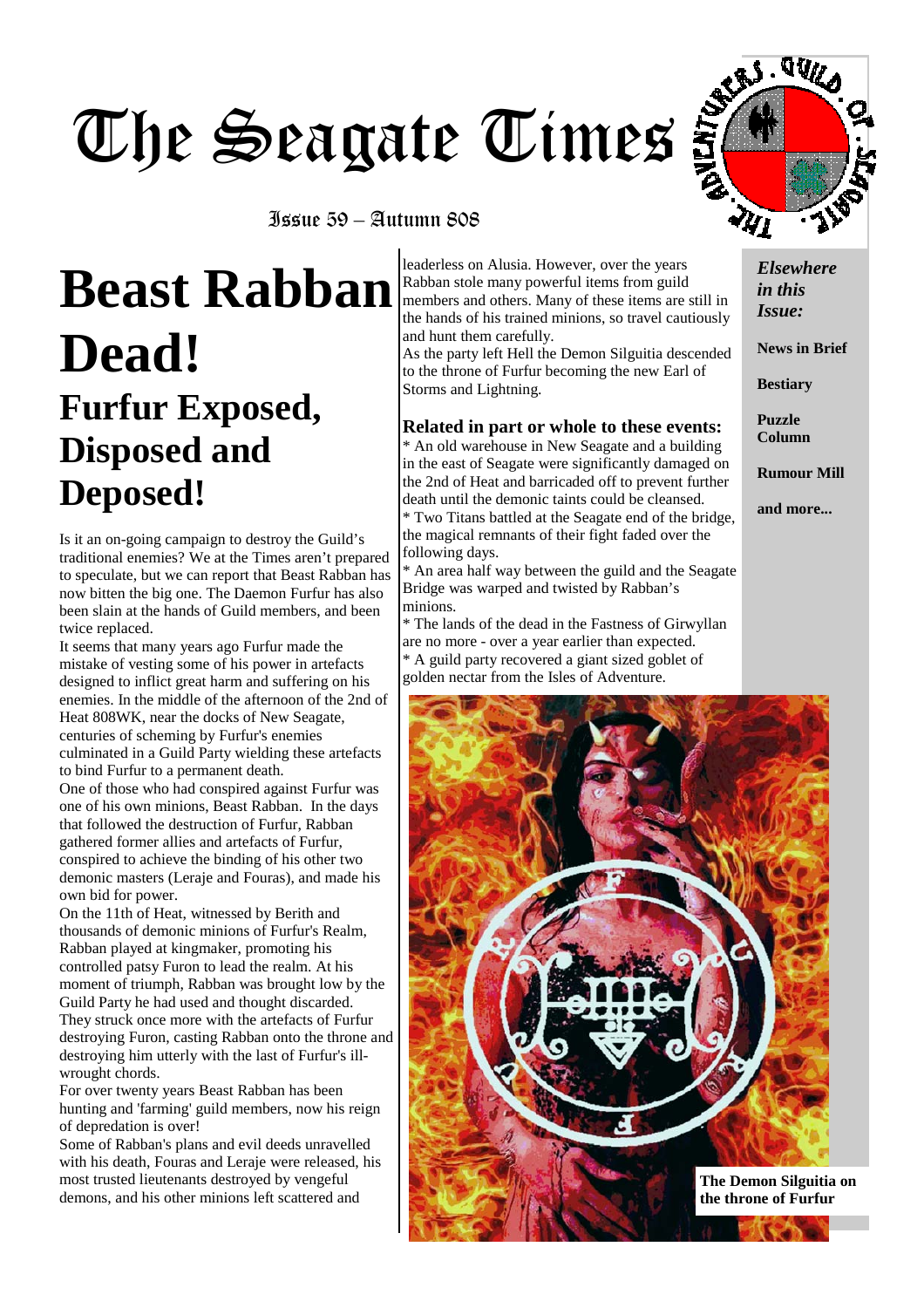*Thorn: "We've found the carnivorous forest, but it's only three feet tall!"* 

## **News in Brief**

#### **Swamp Incursion Defeated**

A Guild party commissioned by the Gentlefolks' Exploratory Society to investigate sightings of primeval beasts and other irregularities in the area known as Sith's Revenge discovered the region had been rendered unstable and prone to planar abnormalities. The most serious was an invasive incursion of creatures known as Mirrog, from a plane known as Mirron. The creatures attacked without calling for parlay, and the Guild Party retaliated in the usual fashion, destroyed the Mirrogs, their Hive Lords and their Mirrog Hive. This had the fortunate effect of causing the malignant incursion to fold in on itself and cease to exist.

An area on the summit of a large mesa within the swamp has been declared a no-go region for all but the most experienced adventurers, and those with the means to extricate themselves from being dumped at random onto other Planes of existence. It is to be hoped that the region will settle down over time and these irregularities will diminish.

#### **Welcome Back, Dalran!**

*Mortimer to Kern: "Did you get into the Earth College on a sports scholarship?"* 

Kali the Nameless (Head Guild Namer) representing the Council of the Seagate Adventures Guild, has decided to extend its warmly felt congratulations and thanks for a job well done to Dalran de Brevic. Dalran acting in the best interests of the Seagate Adventures Guild and its members conducted himself in an exemplary manner going beyond the call of duty and ridding the Guild of the problem of The Beast Rabban.



Dalran has acted as a Guild employer a few times since leaving the Seagate Adventurer's Guild in Autumn 806WK and joining the Sanctuary Mages Guild. In this time he has worked tirelessly to remove The Beast Rabban. Kali the Nameless and the Guild would like all guild members to know that Dalran is now once again a full member of the Seagate Adventures Guild. The problems and impact on his reputation as a 'Failed' or 'Blacklisted' guild member that he incurred while taking on this extremely dangerous mission have been forgiven, fixed and forgotten. Kali the Nameless would like all Guild members of good standing to extend their thanks to him upon your next meeting.

#### **Spotted Around the Guild:**

Rumour has it that the most beautiful Countess Liessa and Lady Erzsabet are both very happy at the news that they are expecting children. It is unclear which of them has the ability to "change shape" but

both have been spending time with the Shapechanger Hobbit Bear - Clementine; who is understood to have narrowly avoided being banned from Guild membership for collecting another 'shape or form' that she would be able to change into - being that of Furfur. Shoka was reportedly offering to 'pact' to her, until he read the fine print about becoming chaste.

Also Erzsabet is understood to have summoned a spot of trouble up, and has reportedly expanded her ritual of Summon Hero to include other less favoured 'creatures'. Kali said that Erzsabet was an important member of the Namer College and would remain so. Kali hopes that all Guild members will assist Erzsabet her endeavour. In breaking news, a Kinlu warrior killed himself in the guild grounds after speaking of a broken heart for Erzsabet - perhaps he is the father to be?

Dalran somehow managed to lose some crystal balls on the same adventure. Another guild rep said that Erzsabet has been writing out lines on the back wall of the outside of the Healers clinic at the Guild, in chalk, saying 'I must not be bad' over and over again. A large Titan understood to be named 'Matt Tumbledown' commented that this was mainly because Furfur, a younger god, had some influence and power over mortals making them fornicate and perpetrate perversions. Another nameless Guild rep said that these rumours of children are without basis, and it is clear that Braegon, who has gone out of his way and removed his rocky skin, is interested in Erzsabet, since this is the second season that the dynamic duo have been 'adventuring' together. Other reports of Mordrin becoming the Dwarvish Princess have been misplaced and are in fact untrue. She is now the Protector of the Fastness of Girwyllan.

Kali the Nameless said to the SGT that she was completely happy with this party that led to the destruction of the Beast Rabban.

#### **Brastor Holdings Aided**

The Guild has received a thank you note from the Dowager Baroness Hannah Hugler. She has expressed her thanks to members of the Seagate Adventures Guild.

They assisted her greatly as follows:

• The safe resettlement of a large number of families back to Huglers Ferry.

• The supply of food and stone to the area was most welcome.

The blessing of cropland in the area.

• The construction of a low stone wall around the dock area was also completed in the record time of only a few days.

• Cleaning up and removing huge amounts of a dry red dust from the area that was killing crops. The group of adventures duly thanked are: Amber the witch, TDP a captain of some note, Vychan the giant, Silverfoam the great military leader, His Grace Kit, Lath an Air Mage and Naden.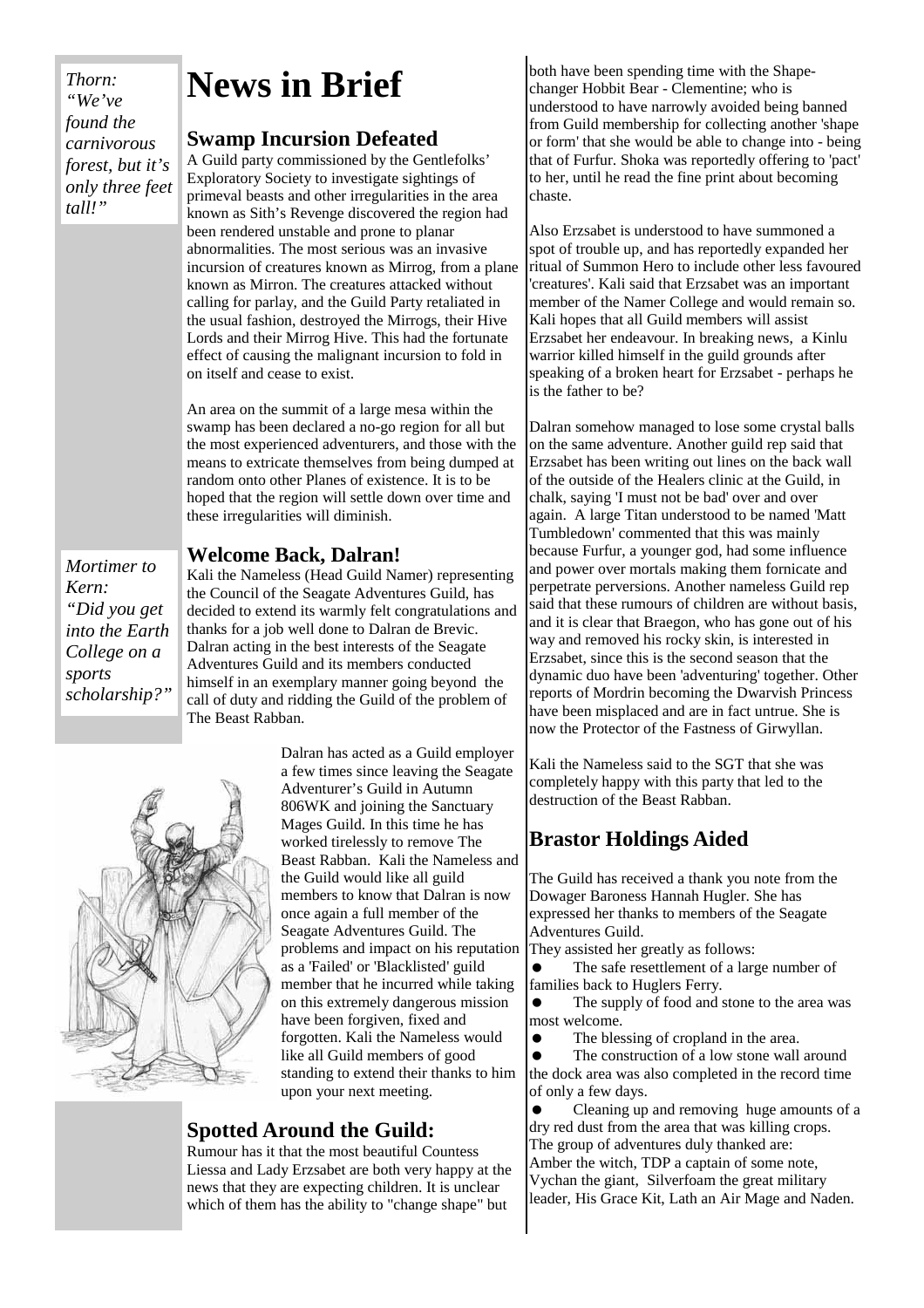#### **Fastness Much Changed**

In early Summer a guild party provided Girwyllan (the shaper) with the resources to be able to complete the ritual to raise the fallen in the local lands of the dead. The ritual was completed and the local lands of the dead was abandoned on the 7th of Meadow 808. Rumour has it that they travelled by way of shortcuts to a far off land to the north. Once the smoke cleared in the graveyard, the ruined giant stone doors to the local lands of the dead could be seen. It is clear that the elemental guardians are gone and that the doors lead only to a dangerous set of ruined cave and tunnels.

It is now said; People who die in the Fastness of Girwyllan will once again (after some time) travel to the lands of the dead to be judged. The hills that make up the Fastness of Girwyllan, are still high in mana, but many things have gone; The Book on the Stairs, the wooden tower that the goblins used, the large set of Standing Stones in the center of the Fastness valley, Matthews the healer's cottage are all but ruined, the dead valley now has plants growing there for the first time in a century, the grasslands are just simple grasslands once again, the Dark Tower now has nine floors, and the Green Water Goblins have seen their giant algae mat shrink in size.

The Wise Owls, Clementine the Water Nixie, Catherine the Witch and others have not been seen since the 14th of Meadow 808WK. Amber village has become very quiet.

Well guarded, miners have removing thirty tonnes of stone, which was shipped to New Seagate. Mordrin (a guild member) has been named the Protector of the Fastness of Girwyllan by Duke Leto DeWinter of Carzala.



#### **Halflings Rescued**

Well.. it seemed simple enough.. go find some missing halflings, one of whom was due to get married. They had gone off to sell grain and get some copper pots from a coastal town.. and none of them had returned. Grizelda, Sooty, Menolly, Saurus, and myself followed their trail. A trek through the forest and a boat trip took us to the coastal city where we found four of them. The rest had been kidnapped could have been slavers, could be pirates. Either way, we needed a boat.

Believe it or not, we found one … a partly broken and abandoned boat down the coast a bit.. a real fixer-upper. So, we fixed it up.. with the application of driftwood and a few spells, and some help with the mast, we got it floating. We couldn't see why pirates would want halflings so we went looking for slavers. Meanwhile, Grizelda acquired a pet seagull. Finally we found a fishing boat and the fisherman gave us

directions to the mouth of a large river. We had to back off a sandbar but we were soon sailing up river. Finally, among the reeds, on the riverbank, we spotted a slaver ship.

We paid them a visit... they were slavers, but they didn't have any halflings, and said there were no market for them. So, still wondering why pirates would have kidnapped landlubber halflings who would make lousy crew, we sailed out to sea. We knew that the pirates were based somewhere to the north so we sailed up along the coast It wasn't until the seagull squawked at Grizelda that we found them in a hidden cove.

We landed on a beach on the other side of the promontory and went up the hill. What we saw was a village with two boats, one the size of ours, the half again as large. We scried into the village but had no luck finding the halflings. Grizelda made a storm for cover, we went Unseen and Sooty summoned a salamander for a distraction while we poked around, finally discovering a cellar in the tavern. Scrying that cellar revealed that the pirates had total of thirty human slaves and eight halflings... and they were in the process of digging an escape tunnel. That would take them a few more months, but we weren't waiting that long. After all, the wedding was next week.

Sooty used the rest of his boxed salamanders to start a forest fire at the far end of the farmlands, which caused all the pirates to rush out and fight the fire. While the fire was catching hold, we boarded the two ships and captured them. Once that was done, we went to the tavern and got all the slaves out and on board. Sailing all three ships back to the city under mage current was easy. Ransoms were paid, ships were sold, and then we fire-walked back to the halfling village.

There was much celebration and feasting, and that was before the wedding. Once the wedding was over, we headed back to the Guild. For some strange reason, we were accompanied on the last part by a large cat. Oh well, got back safe, did good, got paid. I'm happy.



*Sooty: "And all we have to do is make it look as if we jury-rigged a sail after a storm."* 

 *Aqualina: "Even if we have to use a pair of Grizelda's bloomers…"* 

*Dramus: "I'm not running anywhere, not in these heels!"* 

*Dramus: "Yes, yes, the faerie prince comes out of the closet... heard it before."*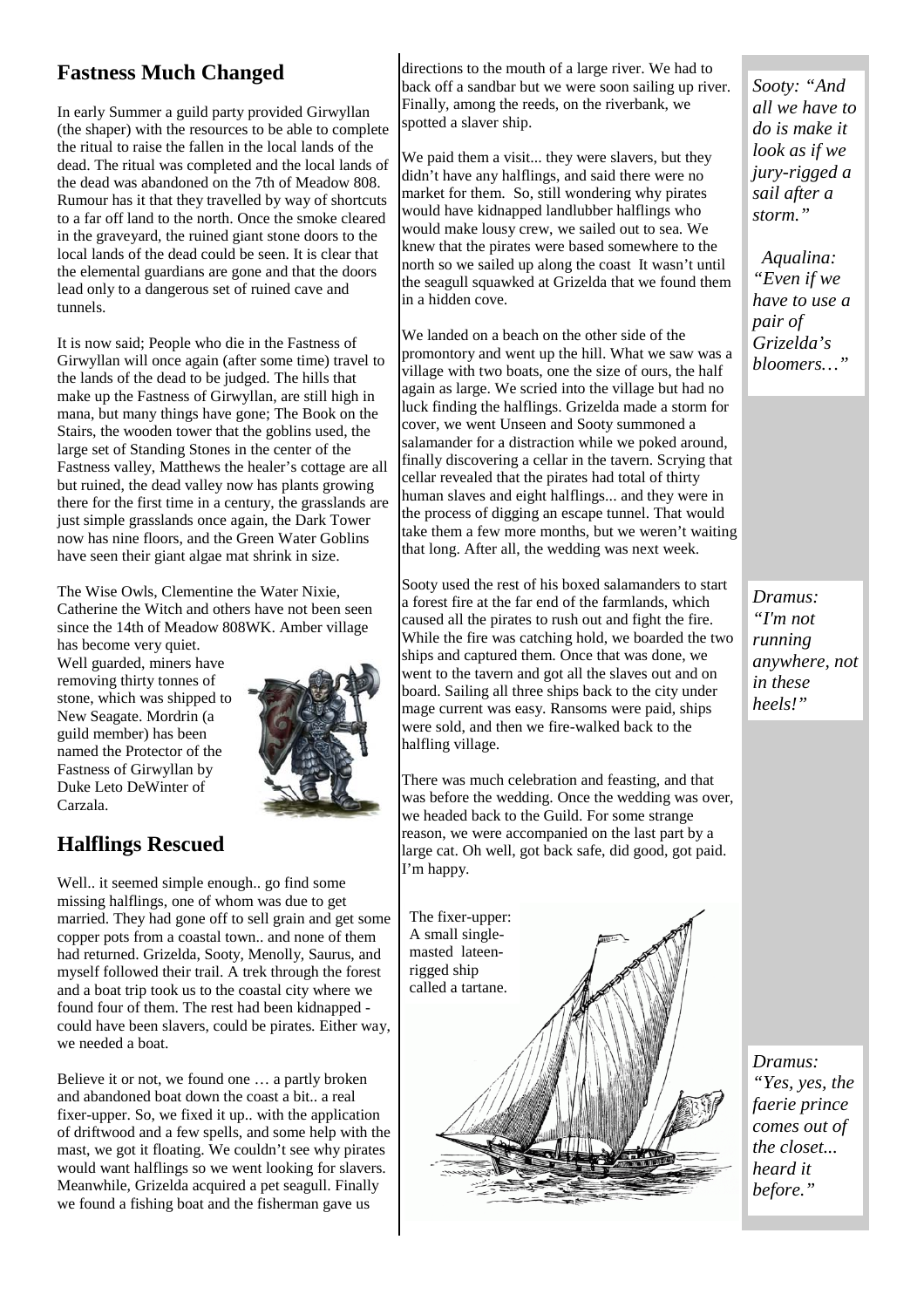#### *Starflower: "Reading adventurers' minds tends to be counterproductive on so many levels."*

#### Who is…?

#### **Braegon**

We found Braegon sitting in the pub enjoying an ale at the end of the day. Braegon is a quite ordinaryseeming human, about 5'11", medium build with red hair and pale skin.

#### 1) *When, and why, did you join the Seagate Adventurers Guild?*

I was a surplus son, my eldest brother inherited and loved the farm, my father trained me in the basics of the healing arts, and I decided to take my skills on the road.

As it turns out people don't pay much to be told they're sick and there's nothing you can do about it. So I mucked stables and worked farms making my way to the frontier.

During my travels I heard about this guild that would teach you magic and then you get paid to travel the world, it was irresistible.

2) *What areas/weapons do you specialize in?* I'm not much of a fighter, I have the training but not a lot of aptitude nor the right attitude. I'm a healer and a mage, when adventuring it's my job to keep everyone alive.

#### 3) *What do you do when not adventuring? Any hobbies?*

I read, study, travel, breed horses, help people, and enjoy a fine ale. There is so much to learn and see and do, it is hard to fit it all in.

#### 4) *Please describe a highlight of your career so far. For example, defeating a dangerous foe, best death, best magical item/ability gained.*

Best Death? You have a strange set of values. I don't think I could pick any one highlight, there have been many important victories, many amazing sights, and many wonderful gifts.

#### 5) *Which places would you recommend visiting, and conversely, any places you would recommend avoiding?*

You don't have to travel that far to find nice places to see and live, and if you're not too focussed on gathering gold there is a wealth of natural riches to be seen. But I suggest avoiding Hell, the locals aren't that friendly, the rain is fatal, and it's generally inimical to life as we experience it.

*Sauros (of Grizelda the Giantess): "She weighs as much as the rest of us put together – I think she's allowed to forget anything she likes."* 



#### 6) *Why are you still an adventurer and what motivates you to join, or form a party?*

I'm no longer concerned about making money or where my next meal is coming from, but other than that my reasons are much the same as they have always been. To see the world and make it a better place.

7) *I hear you're covered in magical rock.... How did that happen? And how do you breathe etc in there?* I was for over five years, I just had it removed, hence the lack of a tan. As to how it happened, I was in a place where magic was very strong and I experimented... Some things worked well, others had consequences.

It was an interesting experience and I learned a lot from it, the protection certainly saved my life several times but it did make more social activities a bit limited and cost me a lot in broken furniture. Breathing is a different matter, I haven't breathed normally in a much longer time.

Adventuring has its consequences and you should always be careful what you ask for.

8) *Are there any 'inside information' that you'd like to tell us about the successful Brastor Breakout ... like how the plan came to be.... And what actually happened while many Guild members were battling at Carlson's Switch?*

I thought everyone knew that by now. The battle was to draw attention north while I drilled a new pass through the hills to get the trapped Brastor residents and soldiers out. Things got a bit tight once Rashak's people caught onto what was going on, but Faith had the trapped people organised and ready to go, and the Michaelines covered the retreat of the last elements of the army.

#### 9) *How is the reconstruction in Tobintown and the rest of Brastor coming along?*

Fairly well, there is a lot to be done and the place is still far from safe. But the people returning there are dedicated to restoring Brastor.

10) *You seem to have had a lot of dealings with some rather powerful and awesome Powers. Is there any advice you like to give to Guild members who suddenly find themselves in that sort of situation? Also, what would be the most memorial moments of such dealings?*

Mind your manners, and remember that no matter how tough you think you are and how many powers you have dealt with or to, any one of them could squish you like a bug if they were so inclined. They have their own interests and agendas, we're only of interest and use to them while we fit in with their purposes.

#### 11) *Anything else you want to say to the guild populace?*

Without naming anyone specifically, I'd just like to say that just because you can crack open the earth, conquer and destroy kingdoms, or slay gods, it doesn't mean that you should.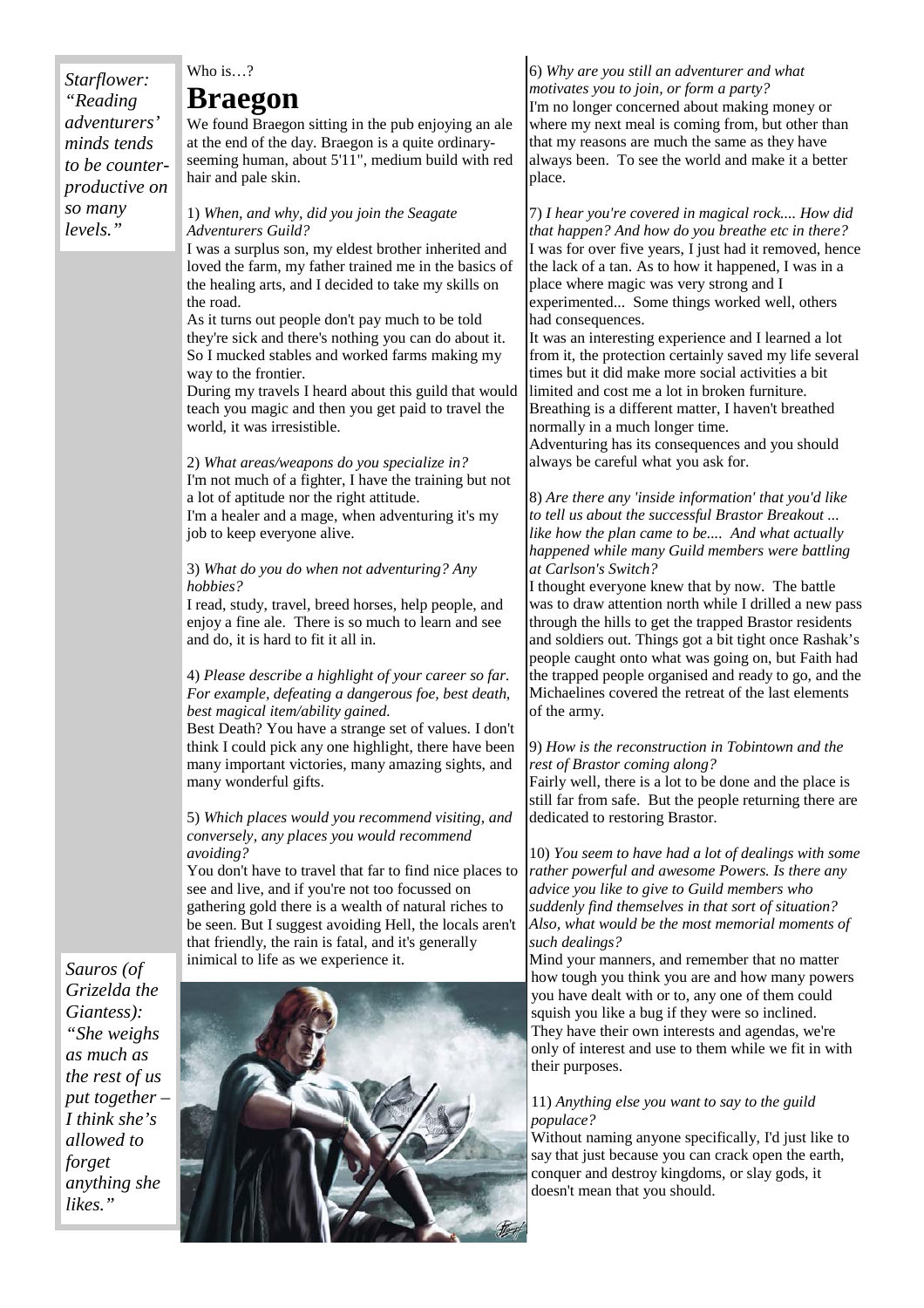## **The Adventurers' Guide**

#### Tips for Success

Storms make for great cover when sneaking around, and if you can call them that's useful.

You can get a lot done with a really good distraction—salamanders make great distractions, as do loud and "drunken" giantesses.

Watching and letting the evil necromancer get on with animating the undead only means you have more of them to fight.

Likewise, letting the elementalists finish summoning their elementals is asking for trouble.

Seagulls are not as dumb as you think. Sometimes they are smarter than adventurers.

A slow-moving glacier is a great way to get a party across a hostile swamp.

Sometimes the best way to find out what you need to know is to simply ask… otherwise you can just try stealing the library…

Remember that fighting leads to the expenditure of healing potions, restoratives, invested items and other gold bricks. And gets people killed. Avoiding fighting may cost you some loot…. But it also saves money (and lives). Balance the pay-off and see if an alternative approach might be more cost effective.

Sooty's rules for surviving a hostile marketplace without being robbed:

- 1. Be poor.
- 2. Be well-armed.
- 3. Be a giant.

#### The Artisan Cook's Corner

#### **Witch's Nipples Cookies**

- \* 2oz white sugar
- \* 6oz plain flour
- \* 4oz butter
- \* a few drops pure vanilla essence
- \* cherries and chocolate buttons

1. Preheat oven to 180°C. Grease baking trays and line with non-stick baking paper.

2. Melt the butter.

3. Stir in the sugar, vanilla essence and flour. Mix to form a stiff dough.

4. Divide into sixteen pieces, roll into balls, and arrange on the baking trays. Flatten them slightly and press either a cherry or a chocolate button into the top of each.

5. Bake for 10-15 minutes until golden. Allow to cool on a wire rack.

Answers to Last Issue's Puzzles:

- **Stall Order:**  5 Richard Ferry Ranke 10 Frederick Street Novadom
- 15 Walter Bridges Tuscana
- 20 Eric Rhodes Brastor<br>30 Geoffrey Townes Carzala
- **Riddles:**
- First: Snake
- Second: Onion

Third: The shepherd who had three loaves should get one coin and the shepherd who had five loaves should get seven coins. If there were eight loaves and three men, each man ate two and two-thirds loaves. So the first shepherd gave the hunter onethird of a loaf and the second shepherd gave the hunter two and one-third loaves. The shepherd who gave one-third of a loaf should get one coin and the one who gave seven-thirds of a loaf should get seven coins.

Townes Carzala

#### **Lucius' Greater Enchantment**

Are you feeling outdated and under powered? What you need is a Greater Enchantment!

Only 200sp per cast rank plus the materials cost. Contact Lucius in the guild kitchens for a Rank 19 greater.

#### **You decide what you want!**

#### Earth College Scrolls

For Sale Scrolls of the following spells can be obtained from me, at the Guild, for up to a week after the Guild meeting. Otherwise contact me at Bolton Manor. The spells are:

Trollskin rank 12 - 1500sp Armour of Earth rank 15 - 1500sp Strength of Stone (Endurance) rank 13 - 1300sp

If you want actual invested items or scrolls of other spells, please contact me. Basalic



*Sooty: "I'm not calling a kraken a fish." Grizelda: "Not to its face anyway."* 

*Sauros: "You know, if some nameless horror came up, and you called it "Bob" it would be just confused."* 

*Grizelda: "I think that nameless horrors are only nameless because the Namers can't bring themselves to name them."* 

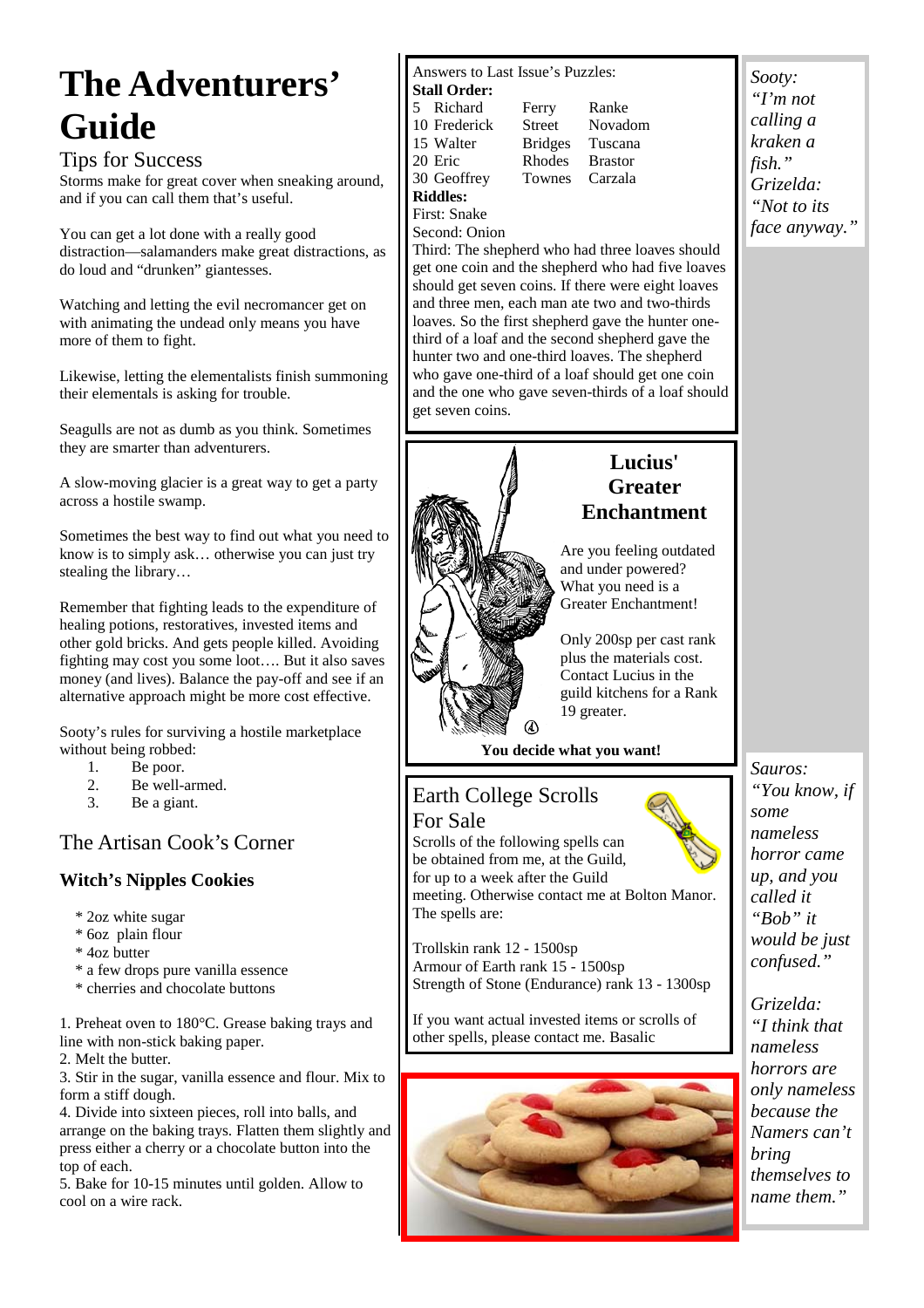*Starflower (as the animals ran away): "Ah, intelligent wildlife. It's so good to meet intelligent wildlife."* 

### **Starflower's Bestiary**

#### The Mirrog Menace

This summer I had the honour to be among a party of adventurers who were commissioned by Professor Lucius Bellamus of the Gentlefolks' Exploratory Society to explore the primeval swamp recently created in the area once known as Sith's Revenge. At first, the expedition was relatively straightforward, as we encountered and catalogued the expected giant primeval beasts. In most cases we dealt with these by simply avoiding them. Or by controlling one of a group and using it to confuse and mislead the rest. Of course, when a giant snake attempted to strangle Thorn by the ankle while we were portaging the punts, we had little choice but to kill it and have it for dinner.

Things got somewhat more serious when we climbed to the top of the central mesa and discovered that the powerful magic which brought about the transformation of the swamp had had an unfortunate side effect. The top of the mesa was littered with flickering vertically lenticular lights, winking in and out, some of them more rapidly than others. These proved to be a host of unstable portals. We hastily departed, concluding that the fabric of the Alusian plane may have been weakened. This was confirmed when we discovered that an ugly malignancy in the swamp, perhaps ten miles from the mesa and over a mile across, actually represented an incursion from an alien plane, bringing with it the Mirrog. The Mirrog are basically humanoid in form, resembling ugly overgrown toadmen. They have

thick horny beige-coloured skin stretched tightly over their bones, giving them a ghoulish appearance. Like most amphibians they have no tail. They have fully articulated hands and prominent teeth, and average seven feet tall.

Given that they were able to conceal themselves under the swamp waters for extended period of time, in order to spring out and attack us, we believe the Mirrog to be fully amphibious. There was some evidence that they regenerated like trolls when in contact with the swamp water.

Many of the Mirrog appeared to be relatively unintelligent, and attack almost mindlessly, under the mental control of their Hive Lords. This was most certainly true of the giant Mirrog ridden by the Hive Lord depicted below, though I was never able to break that control. These Mirrog used bare claws or simple melee weapons. More sophisticated Mirrog used weapons which project magical effects like lightning bolts or blobs of acid. I still have a Mirrog rod of disruption (though most of those found themselves in the hands of Guild Security, since they are only usable by Mirrog…. and Mind Mages!) The cleverest Mirrog, the Hive Lords, are formidable foes, equipped with powerful magics, which seemed to be mostly of the Sorceries of the Mind. Most powerful of all was the Mirrog Hive, a towering festering nest that at one point seemed to be spitting out new Mirrog as fast as we could kill the damnable creatures.

There is much that we do not yet understand about the Mirrog… and though we were able to defeat this incursion, destroy the Hive, and excise the malignancy, it seems that luck (and high magic resistance) was on our side. I would NOT care to meet these creatures on their home plane.



*Ben (in tiger form): "I meant to do that."*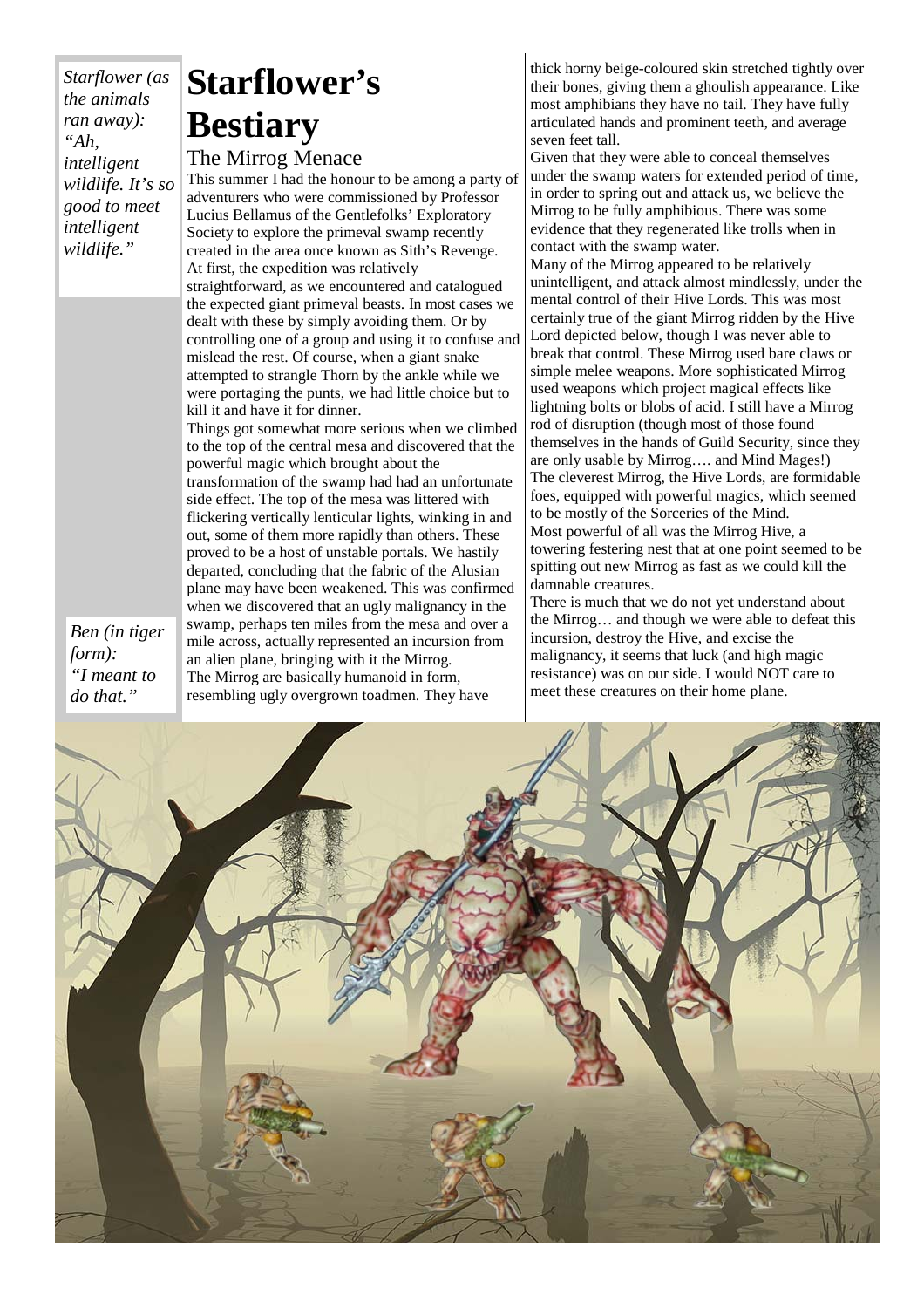## **The Puzzle Column**

#### Their Just Desserts

A party of five adventurers decided to celebrate their successful mission by dining together at the new Tuscanan café "Casa Zelda". All had the Tuscanan pasta with pork ragu as their main course, but each had a different appetizer and dessert. From the clues that follow, can you deduce which appetizer and which dessert was chosen by each adventurer, and how much each meal cost?



**Adventurers:** Lady Aquitaine, Father Broke, Sir Crayon, Holly, Windflower. **Appetisers:** Antipasto, Crostini, Fritto Misto, Panzanella, Pappa al pomodoro. **Desserts:** Lemon cheesecake, Raspberry Gelato, Tiramisu, Zabaglione, Zuccotto.

- 1. The person who choose the delicate lemon cheesecake paid 2sp more than Holly, but less than the person who had the traditional Tuscanan antipasto.
- 2. Sir Crayon paid 12sp for his meal, but he did not eat panzanella (a salad made with bread and tomatoes) or the crostini (which came with the least expensive repast).
- 3. Lady Aquitaine choose the tiramisu, and Father Broke paid more for his meal including Fritto Misto than the person who sampled the zucotto.
- 4. The person who started with the pappa al pomodoro (a rustic tomato soup) finished with the zabaglione, but the raspberry gelato was served with the most expensive meal.

#### Riddles

#### **First:**

I have one, you have one. If you remove the first letter, a bit remains. If you remove the second, bit still remains. After much trying, you might be able to remove the third one also, but it remains. It dies hard!

#### **Get the Power of Fire and Light!**

Fire College Invested Items: Dragonflames Rk 10 Weapon of Flames Rk 10 Also Rank 8 Weaponry. **New Dragonsmite!!!**  (ask for details) Prices negotiable. Please contact Flamis at the Guild.



*Veor: "What's a sorbet?" Ben: "It's a bay that you've smacked around a bit."* 

#### **Second:**

Every dawn begins with me, At dusk I'll be the first you see, And daybreak couldn't come without What midday centers all about. Daises grow from me, I'm told And when I come, I end all cold, But in the sun I won't be found, Yet still, each day I'll be around.

#### **Third:**

**What's Hot** 

Spy Masters

Titans

items

enemy

Seagulls

Master Healers

Mooning Demons

Tree Ent Mounts

Looking like the

Freeing slaves

Master Chefs

Control Spells

Enemies who leave plenty of loot

Enemy supplied zorch

What king can you make if you take the head of a lamb the middle of a pig the hind of a buffalo and the tail of a dragon?

#### **What's Not**

Quitting the Guild

Trolls

Curses

Greater Summoning

Running out of zorch investeds

Low agility Elves

Smelling like the enemy

Leopards

Slavers

Enemies who use up all the loot firing on you

Guild Rations

Control Spells

#### *Aqualina (on the consequences of Grizelda sleeping upstairs): "Waiter, waiter, there's a giant in my soup!"*

*Starflower: "Where's Veor?"* 

*Guild Security: "He's on ice."*